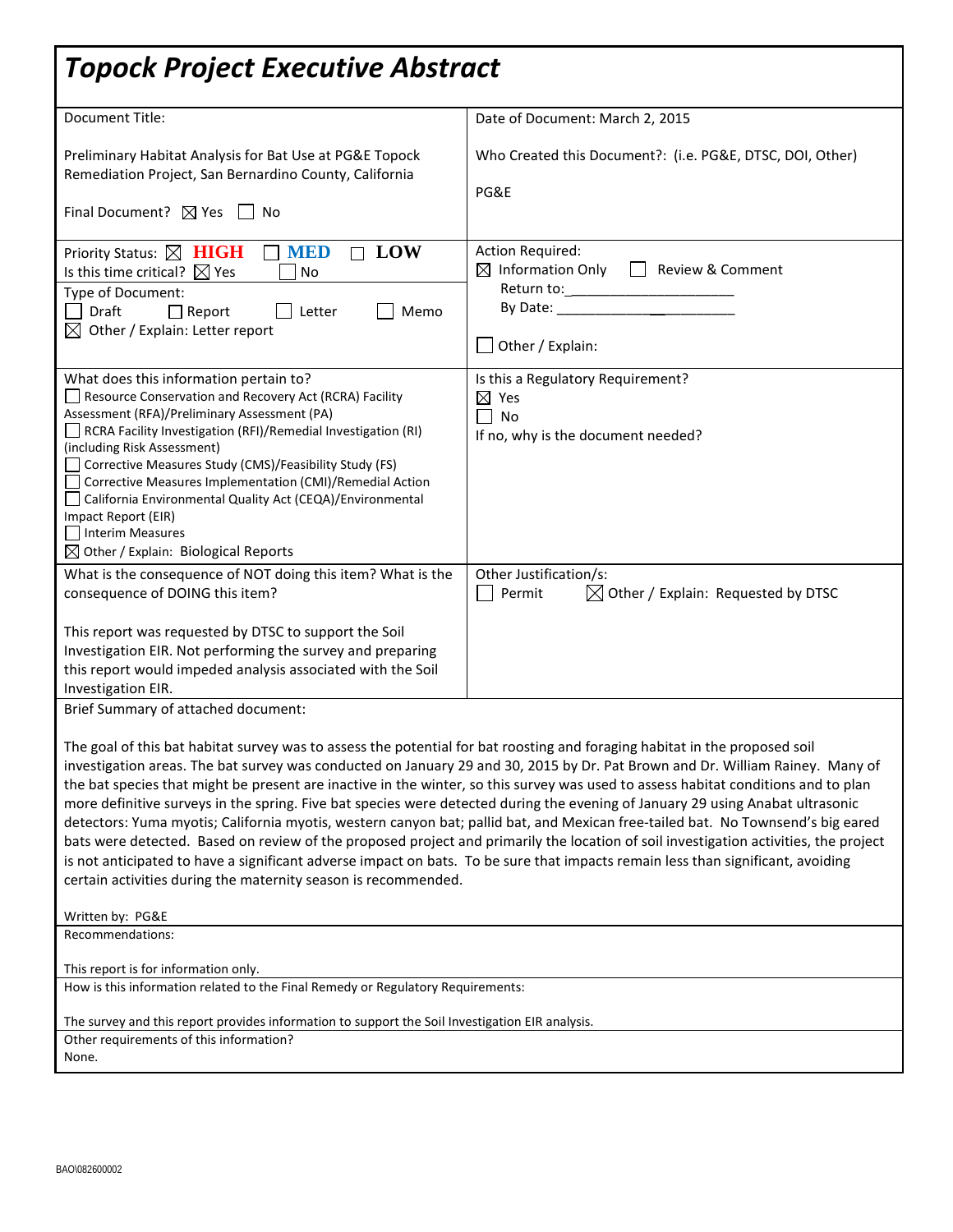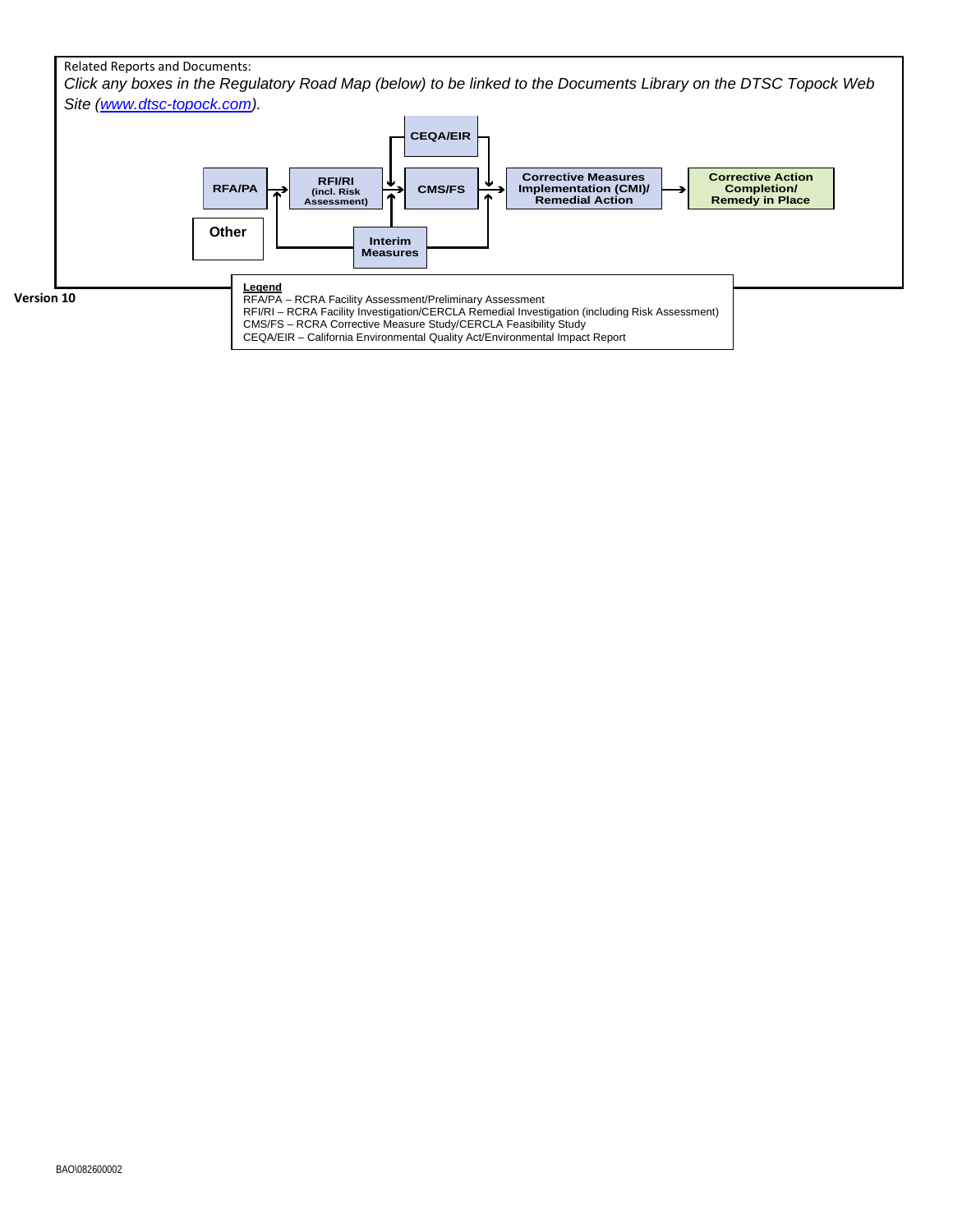March 2, 2015

To: Marjorie A. Eisert and Steve Long CH2M HILL, Inc. 2485 Natomas Park Drive, Suite 600 Sacramento, California 95833

From: Patricia Brown, Ph.D. Brown-Berry Biological Consulting 134 Eagle Vista Bishop, CA 93514

### Regarding: **Preliminary Habitat Analysis for Bat Use at PG&E Topock Remediation Project, San Bernardino County, CA**

The goal of the field study conducted January 29 and 30, 2015 was to assess the potential for bat roosting and foraging habitat on the Project site. Bat biologists Dr. Patricia Brown and Dr. William Rainey met with ESA senior wildlife biologist, Tom Moolio and CH2M HILL project biologist, Steve Long, as well as tribal monitors from the Hualapai, Fort Mohave, and the Colorado River Indian Tribes. PG&E Site Representative Chris Smith was also present.

The weather was cool with rain predicted. Over the course of the two days we reviewed all of the areas that could be potentially affected by the proposed soil remediation project. Six Anabat ultrasound detectors were placed before dark on January 29 in areas with potential for roosting or foraging habitat. When rain began before midnight, the detectors were removed because they were not protected within waterproof containers, and because bat activity is inhibited by rain. The prediction of more rain on January 30 precluded recording of further acoustic data.

#### **Results**

Many of the bat species that could use the site for foraging and/or roosting are inactive during the winter (see Table 1). This includes Townsend's big-eared bat (*Corynorhinus townsendii*), currently a California Department of Fish and Wildlife Candidate for Threatened or Endangered status. Based on research conducted by Dr. Brown along the Lower Colorado River between 1968 to the present utilizing roost surveys, mist netting and acoustic recordings, the bats listed in the appended table could occur at some season on the project site. The echolocation signals recorded by the Anabat detectors were for the five species noted in bold face on Table 1. The best foraging habitat for most of the vespertilionid bats (including Townsend's big-eared bat) and California leaf-nosed bats (*Macrotus californicus*) is in the microphyllic woodland of palo verde and ironwood trees within Bat Cave Wash and the East Ravine.

Many of the species that could occur on the Topock site are crevice-roosting species, and potential roosting habitat occurs in locations scattered throughout the project area, including the sides of Bat Cave Wash, the East Ravine and the red rock exposed adjacent to the Lower Colorado River near the pipeline crossing. The larger cavities in the banks along Bat Cave Wash downstream from the Topock Compressor Station and within the rock face adjacent to the Colorado River near the outlet of the East Ravine could provide roosting habitat for Townsend's big-eared bat.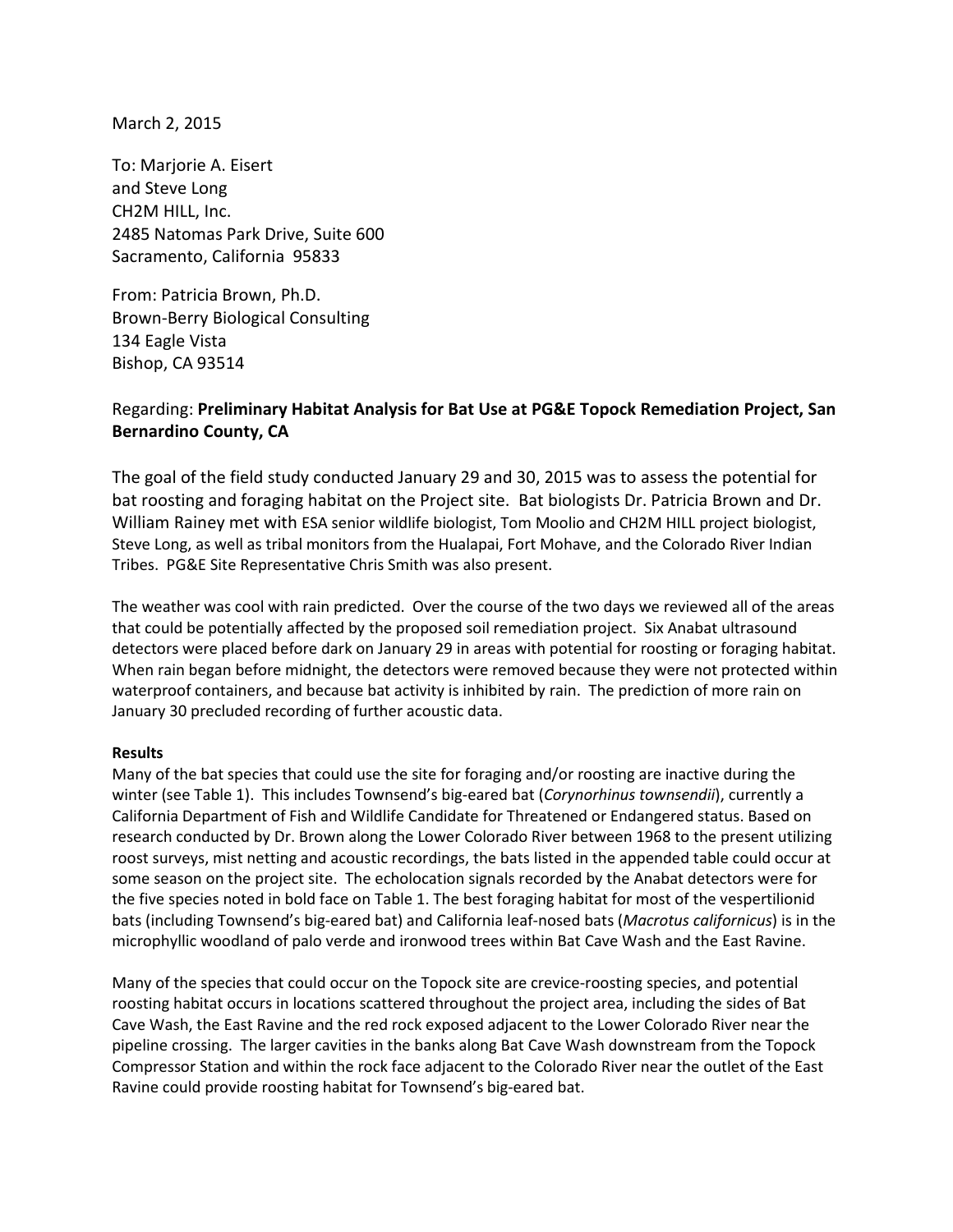#### **Discussion**:

Additionally, more definitive surveys will be conducted during the Spring when resident and reproductive bat species are active. These surveys will include acoustic surveys throughout the project area and mist netting, especially within Bat Cave Wash and the East Ravine. Most of the crevices and cavities that could be used by bats are relatively inaccessible, but observations with night vision equipment (augmented with infrared lights) after sunset may identify areas of bat emergence. These focused surveys will be completed in the spring prior to the initiation of soil investigation activities.

Based on review of the proposed project and primarily the location of soil investigation activities, the project is not anticipated to have a significant adverse impact on bats. To be sure that impacts remain less than significant, it is recommended that any potential soil investigation activities in the vicinity of the sides of Bat Cave Wash downstream of the Topock compressor station and within the East Ravine should be scheduled to avoid the maternity season. This extends from when pregnant females first aggregate through the weaning of the juvenile bats and dispersal of the colony. Since multiple species are involved, with asynchronous reproductive timing, the maternity season in the Topock area is mid-March through August.